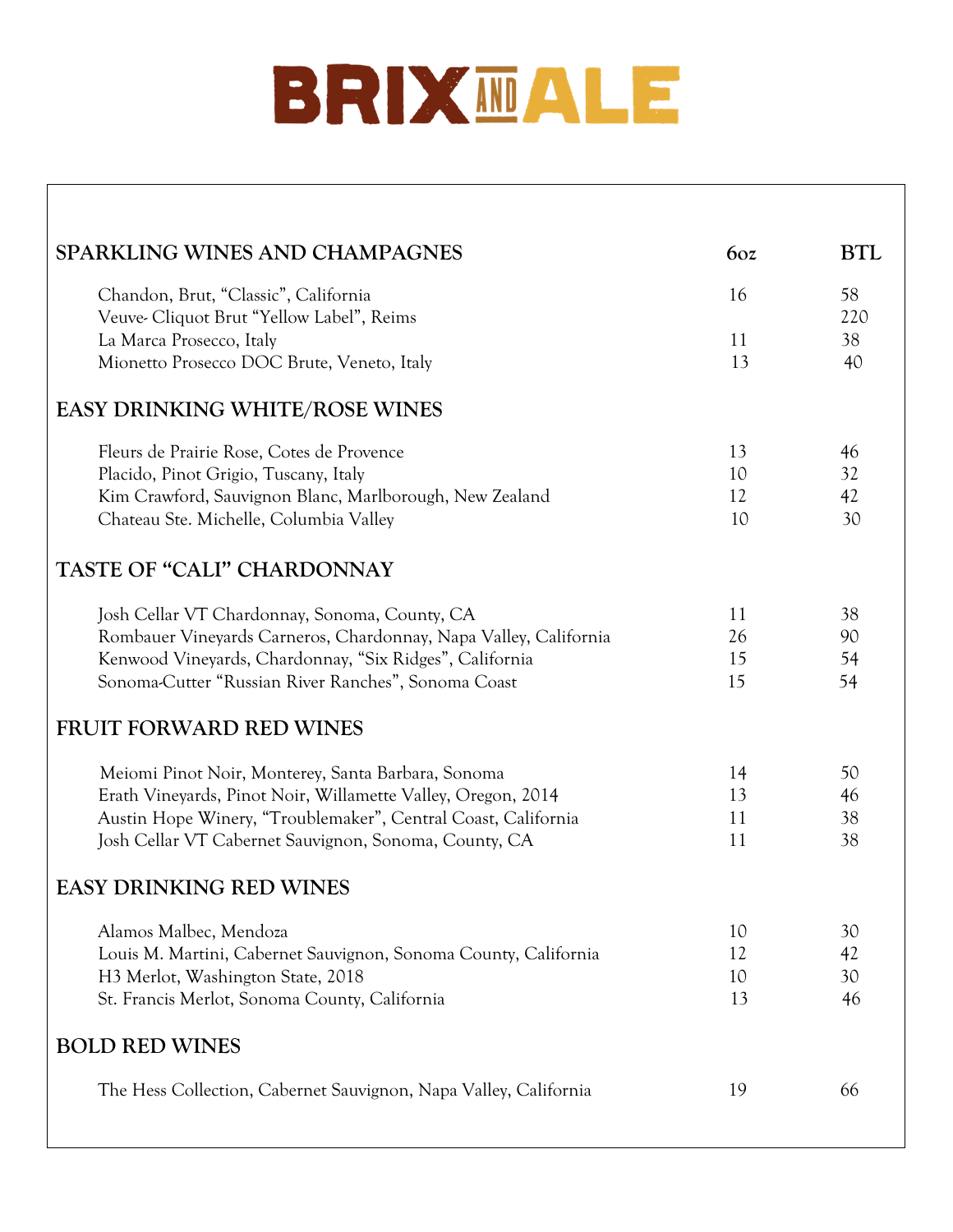## BRIXMALE

#### **ON THE TAP**

Electric Jellyfish, IPA, **Pint house Pizza, Austin** 6.5% ABV

Long Gone Blonde, Blonde, Whitestone Brewery, **Cedar Park** 5.2% ABV

Stash IPA, Independence Brewing Company, **Houston**  4.9% ABV

Michelob Ultra, Superior Light Beer, **Anheuser-Busch** 4.2% ABV

Dos XX, Mexican Lager**, Monterrey Mexico Heineken USA Inc.** 4.2% ABV

**Rotating Tap** \*See Server\*

**14 OZ- \$8 22 OZ- \$12**

#### **BOTTLES**

Bud Light 5 Budwiser 5 Coors Light 5 Miller Lite 5 Michelob Ultra 5 Blue Moon 6 Angry Orchard 6 Samuel Adams Boston Lager 6 Heineken 7 Corona Extra 7 Corona Light 7 Dos XX 7 Modelo Especial 7 Stella 7

#### **TEXAS BOTTLES**

Shiner Bock 6 Thirsty Goat 7

#### **SELTZERS**

Truly Hard Seltzers 6

#### **SPECIALTY COCKTAILS**

**Texas Tini** Casamigos Tequila, Ancho Reyes, Fresh Lime Juice, Olive Juice, Fresh Muddled Jalapeno **12**

**Makers Mule**  Makers Mark, Fresh Muddled Orange, Ginger Beer **11**

**San Gabriel Lemonade** Kettle One Botanical Peach & Orange Blossom, Triple Sec, Fresh Lemon Juice, Simple Syrup, Lemon Lime Soda **11**

**Paradise Punch**  Malibu Rum, Pineapple Juice, Simple Syrup, Fresh Lime **11**

**Summit Splash**  Aviation Gin, St. Germain, Fresh Squeezed Lemon Juice, Blueberries, Strawberries, Club Soda **12**

**Old Fashioned**  Bullet Rye, Angostura Bitters, Demerara Sugar, Splash of Soda, Orange Expression **13**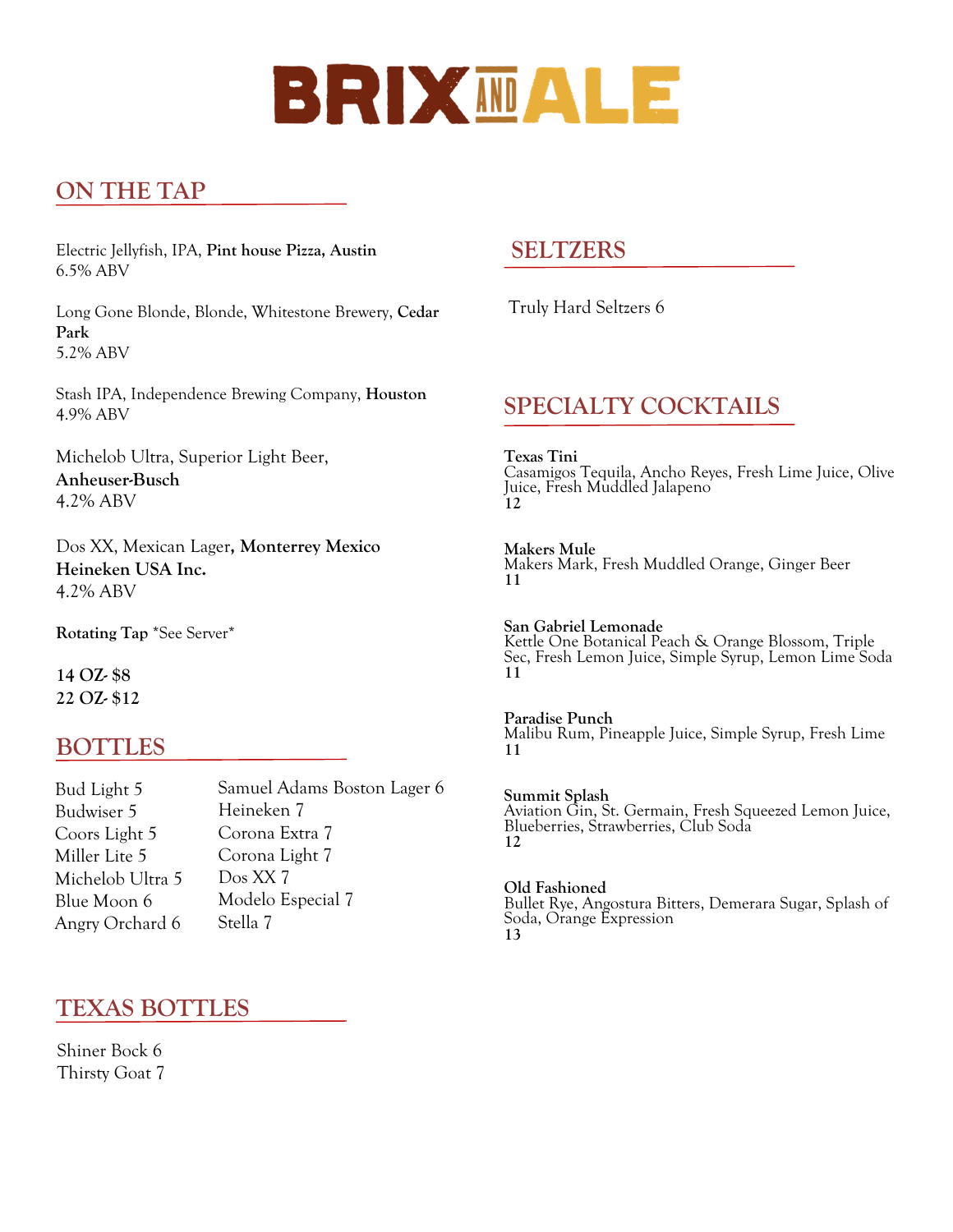# BRIX MDAL

#### **B E G I N A N D S H A R E**

**Onion Rings 9 Beer batter, blue cheese bacon dip**

**Chips and Dips 9 Tortilla chips, beer queso, salsa** 

**Fried House Picks 9 Fried Pickles, Brix ranch** 

**Crispy Brussels 9 Crispy bacon lardons, candied jalapenos** 

**Beefy Flatbread 15 Beef tips, roasted tomatoes, roasted garlic puree, arugula, red onions, pepper jack cheese, balsamic reduction** 

#### **S A L A D S**

**Brix Chopped Salad 10 Mixed greens, tomatoes, bleu cheese crumbles, bacon bits, chopped egg**

**Grilled Texas Caesar 11 Grilled romaine, bacon, roasted tomatoes, chopped cheddar, croutons** 

**Salad Add Ons: Grilled Chicken \$5 Steak \$7 Shrimps \$10**

**Brix Crab Cakes 20 Two crab cakes, chipotle aioli, arugula salad tossed in remoulade**

#### **Broken BLT 15**

**Torn iceberg, roasted tomatoes, chopped bacon, crumbled blue cheese, grilled sourdough, honey chipotle ranch**

#### **E N T R E E S**

#### **Shrimp & Rigatoni 25**

**Sauteed shrimp, tossed with capers, spinach, mushrooms, chili flakes, rigatoni, and mounted with butter**

#### **Salmon 27**

**8 oz seared salmon, three bean ragu, fig balsamic jam, torn basil**

#### **Steak & Shrooms 45**

**Grilled strip, sautéed mushrooms, caramelized onions topped with herb butter & chimichurri** 

#### **IN THE HANDS**

#### **Brix Burger 20**

**Tillamook cheddar, lettuce, beef steak tomatoes, shaved red onions, Brix Steak Sauce, fries** 

#### **Burger Add Ons:**

**Roasted Portabellas \$.50 Fried Egg \$1 Avocado \$1 Thick Sliced Bacon \$2.00** 

#### **Brix Chicken Sandwich 15**

**Grilled chicken breast, sautéed spinach, roasted tomatoes, melted provolone cheese, pretzel bun, fries**

**The Cured Boat 18 Hand carved prosciutto, capicola, pickled red onions, spring mix, pepperoncini, feta cheese, oil & vinegar, fries**

#### **Brix Grilled Cheese 13**

**Tillamook cheddar, oven-roasted tomatoes, drunken goat cheese, grilled sourdough, fries**

**Street Tacos (2) 20 Braised beef, grilled onions, cilantro, cotija cheese, lime wedges Chicken Street Tacos (2) 14**

**Grilled chicken breast, bell peppers, onions, pico de gallo, jalapeno avocado ranch**

**Tacos served with a side of chips**

#### **DESSERTS**

**Chocolate Pecan Bread Pudding 7 Bourbon caramel, vanilla ice cream** 

#### **Chocolate Flourless Cake (GF) 7**

**Gluten free chocolate cake with whipped cream and berries**

#### **Scoop of Ice Cream 7 Vanilla ice cream with fresh berries**

*Parties of 6, or more, will have an 18% service charge added to the final bill.*